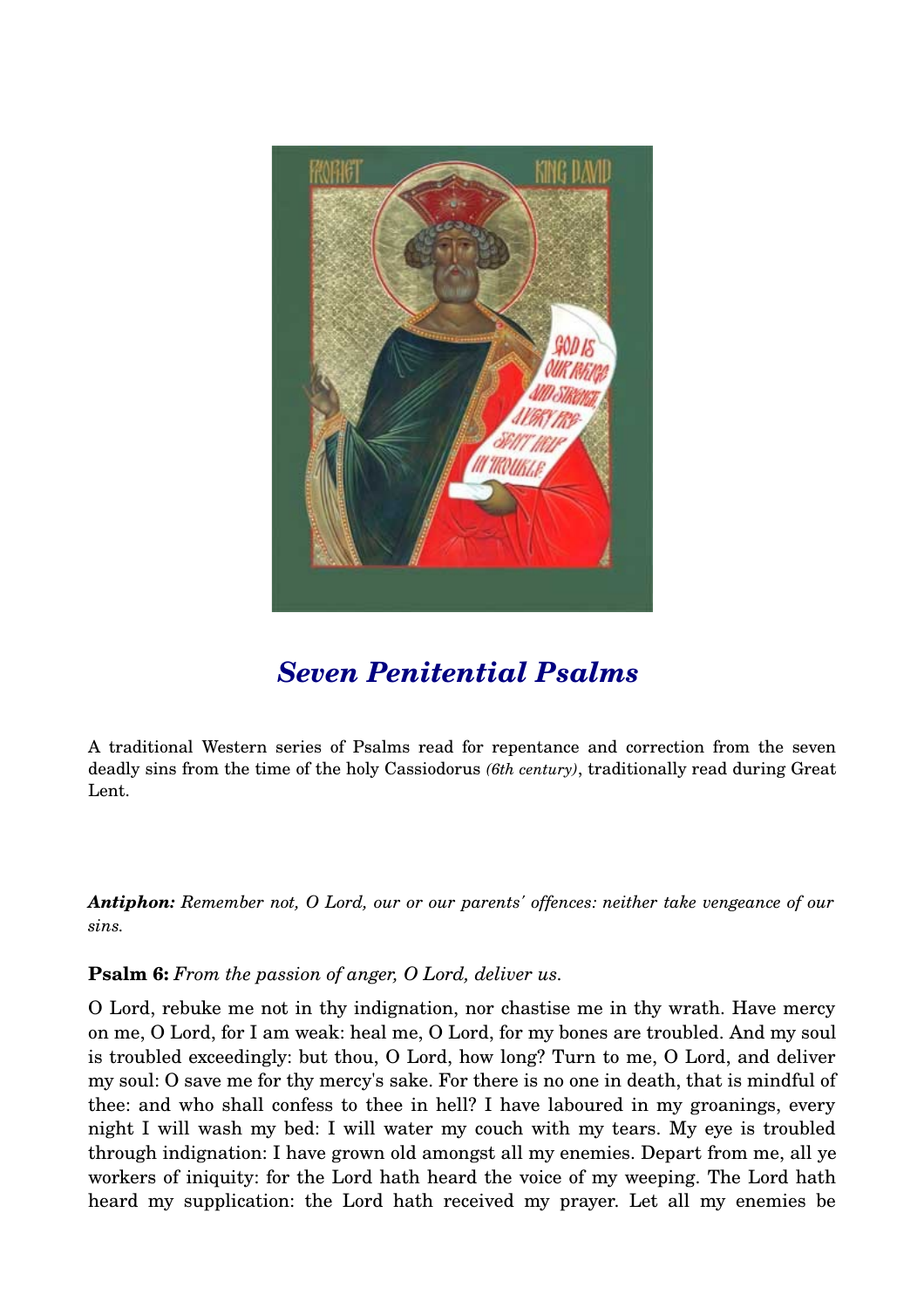ashamed, and be very much troubled: let them be turned back, and be ashamed very speedily.

# **Glory be to the +Father, and to the Son, and to the Holy Ghost, as it was in the beginning, and now and always, unto ages of ages. Amen.**

## **Psalm 31:** *From the passion of pride and vainglory, O Lord, deliver us.*

Blessed are they whose iniquities are forgiven, and whose sins are covered. Blessed is the man to whom the Lord hath not imputed sin, and in whose spirit there is no guile. Because I was silent my bones grew old; whilst I cried out all the day long. For day and night thy hand was heavy upon me: I am turned in my anguish, whilst the thorn is fastened. I have acknowledged my sin to thee, and my injustice I have not concealed. I said I will confess against myself my injustice to the Lord: and thou hast forgiven the wickedness of my sin. For this shall every one that is holy pray to thee in a seasonable time. And yet in a flood of many waters, they shall not come nigh unto him. Thou art my refuge from the trouble which hath encompassed me: my joy, deliver me from them that surround me. I will give thee understanding, and I will instruct thee in this way, in which thou shalt go: I will fix my eyes upon thee. Do not become like the horse and the mule, who have no understanding. With bit and bridle bind fast their jaws, who come not near unto thee. Many are the scourges of the sinner, but mercy shall encompass him that hopeth in the Lord.Be glad in the Lord, and rejoice, ye just, and glory, all ye right of heart.

## **Glory be....**

## **Psalm 37:** *From the passion of gluttony, O Lord, deliver us.*

Rebuke me not, O Lord, in thy indignation; nor chastise me in thy wrath. For thy arrows are fastened in me: and thy hand hath been strong upon me. There is no health in my flesh, because of thy wrath: there is no peace for my bones, because of my sins. For my iniquities are gone over my head: and as a heavy burden are become heavy upon me. My sores are putrified and corrupted, because of my foolishness. I am become miserable, and am bowed down even to the end: I walked sorrowful all the day long. For my loins are filled with illusions; and there is no health in my flesh. I am afflicted and humbled exceedingly: I roared with the groaning of my heart. Lord, all my desire is before thee, and my groaning is not hidden from thee. My heart is troubled, my strength hath left me, and the light of my eyes itself is not with me. My friends and my neighbours have drawn near, and stood against me. And they that were near me stood afar off: And they that sought my soul used violence. And they that sought evils to me spoke vain things, and studied deceits all the day long. But I, as a deaf man, heard not: and as a dumb man not opening his mouth. And I became as a man that heareth not: and that hath no reproofs in his mouth. For in thee, O Lord, have I hoped: thou wilt hear me, O Lord my God. For I said: Lest at any time my enemies rejoice over me: and whilst my feet are moved, they speak great things against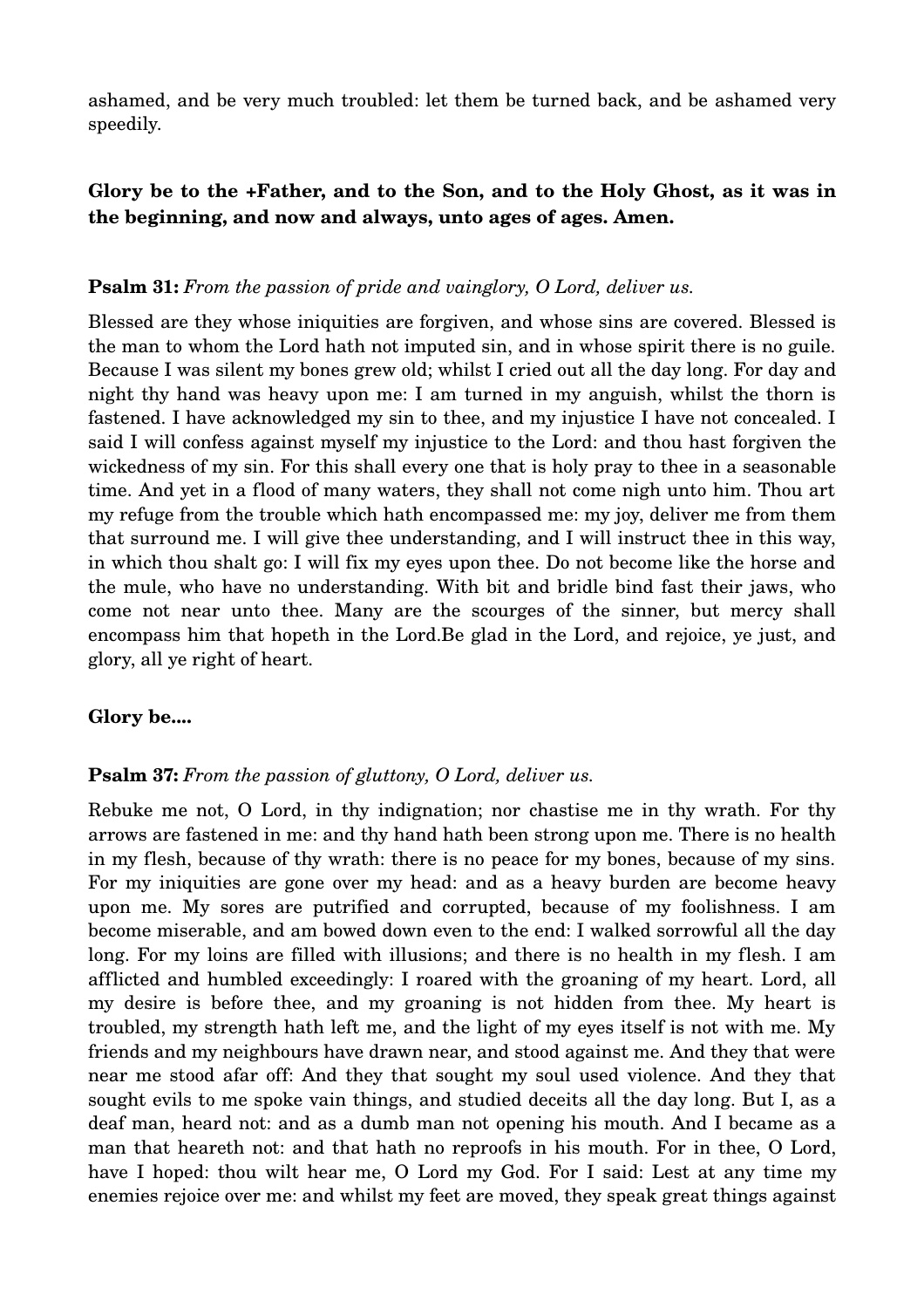me. For I am ready for scourges: and my sorrow is continually before me. For I will declare my inequity: and I will think for my sin. But my enemies live, and are stronger that I: and they hate me wrongfully are multiplied. They that render evil for good, have detracted me, because I followed goodness. Forsake me not, O Lord my God: do not thou depart from me. Attend unto my help, O Lord, the God of my salvation.

## **Glory be...**

## **Psalm 50:** *From the passion of lust and impurity, O Lord, deliver us.*

Have mercy on me, O God, according to thy great mercy. And according to the multitude of thy tender mercies blot out my iniquity. Wash me yet more from my iniquity, and cleanse me from my sin. For I know my iniquity, and my sin is always before me.To thee only have I sinned, and have done evil before thee: that thou mayst be justified in thy words and mayst overcome when thou art judged. For behold I was conceived in iniquities; and in sins did my mother conceive me. For behold thou hast loved truth: the uncertain and hidden things of thy wisdom thou hast made manifest to me. Thou shalt sprinkle me with hyssop, and I shall be cleansed: thou shalt wash me, and I shall be made whiter than snow. To my hearing thou shalt give joy and gladness: and the bones that have been humbled shall rejoice. Turn away thy face from my sins, and blot out all my iniquities. Create a clean heart in me, O God: and renew a right spirit within my bowels. Cast me not away from thy face; and take not thy holy spirit from me. Restore unto me the joy of thy salvation, and strengthen me with a perfect spirit. I will teach the unjust thy ways: and the wicked shall be converted to thee. Deliver me from blood, O God, thou God of my salvation: and my tongue shall extol thy justice. O Lord, thou wilt open my lips: and my mouth shall declare thy praise. For if thou hadst desired sacrifice, I would indeed have given it: with burnt offerings thou wilt not be delighted. A sacrifice to God is an afflicted spirit: a contrite and humbled heart, O God, thou wilt not despise. Deal favourably, O Lord, in thy good will with Sion; that the walls of Jerusalem may be built up. Then shalt thou accept the sacrifice of justice, oblations and whole burnt offerings: then shall they lay calves upon thy altar.

## **Glory be...**

#### **Psalm 101:** *From the passion of greed, O Lord, deliver us.*

Hear, O Lord, my prayer: and let my cry come to thee. Turn not away thy face from me: in the day when I am in trouble, incline thy ear to me. In what day soever I shall call upon thee, hear me speedily. For my days are vanished like smoke: and my bones are grown dry like fuel for the fire. I am smitten as grass, and my heart is withered: because I forgot to eat my bread.Through the voice of my groaning, my bone hath cleaved to my flesh. I am become like to a pelican of the wilderness: I am like a night raven in the house. I have watched, and am become as a sparrow all alone on the housetop. All the day long my enemies reproached me: and they that praised me did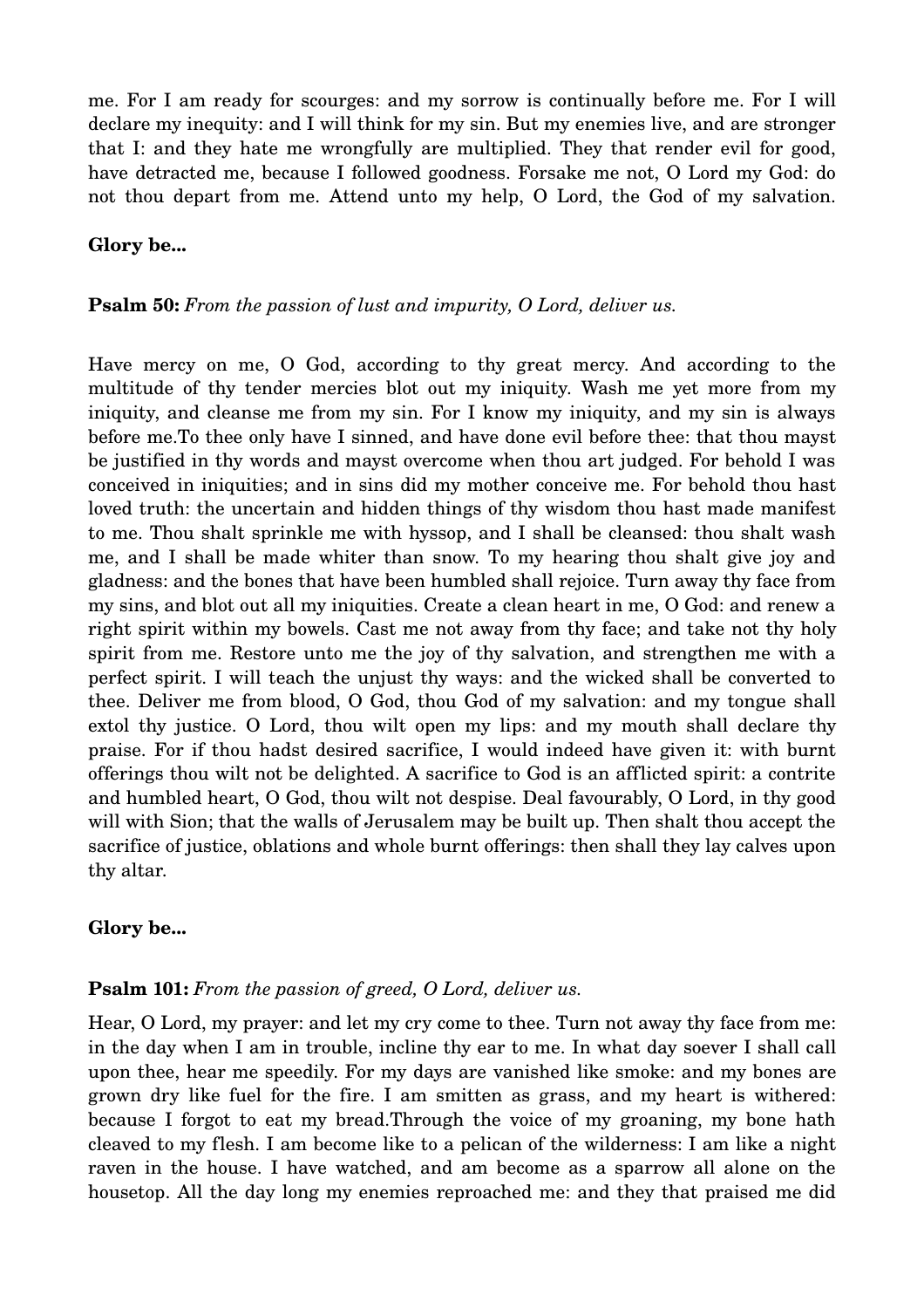swear against me. For I did eat ashes like bread, and mingled my drink with weeping. Because of thy anger and indignation: for having lifted me up thou hast thrown me down. My days have declined like a shadow, and I am withered like grass. But thou, O Lord, endurest for ever: and thy memorial to all generations. Thou shalt arise and have mercy on Sion: for it is time to have mercy on it, for the time is come. For the stones thereof have pleased thy servants: and they shall have pity on the earth thereof. And the Gentiles shall fear thy name, O Lord, and all the kings of the earth thy glory. For the Lord hath built up Sion: and he shall be seen in his glory. He hath had regard to the prayer of the humble: and he hath not despised their petition. Let these things be written unto another generation: and the people that shall be created shall praise the Lord: Because he hath looked forth from his high sanctuary: from heaven the Lord hath looked upon the earth. That he might hear the groans of them that are in fetters: that he might release the children of the slain: That they may declare the name of the Lord in Sion: and his praise in Jerusalem; When the people assemble together, and kings, to serve the Lord. He answered him in the way of his strength: Declare unto me the fewness of my days. Call me not away in the midst of my days: thy years are unto generation and generation. In the beginning, O Lord, thou foundedst the earth: and the heavens are the works of thy hands. They shall perish but thou remainest: and all of them shall grow old like a garment: And as a vesture thou shalt change them, and they shall be changed. But thou art always the selfsame, and thy years shall not fail. The children of thy servants shall continue: and their seed shall be directed for ever.

#### **Glory be...**

#### **Psalm 129:** *From the passion of envy, O Lord, deliver us.*

Out of the depths I have cried to thee, O Lord: Lord, hear my voice. Let thy ears be attentive to the voice of my supplication. If thou, O Lord, wilt mark iniquities: Lord, who shall stand it. For with thee there is merciful forgiveness: and by reason of thy law, I have waited for thee, O Lord. My soul hath relied on his word: My soul hath hoped in the Lord. From the morning watch even until night, let Israel hope in the Lord. Because with the Lord there is mercy: and with him plentiful redemption. And he shall redeem Israel from all his iniquities.

## **Glory be...**

#### **Psalm 142:** From the passion of accidia--that is, sloth-- O Lord, deliver us.

Hear, O Lord, my prayer: give ear to my supplication in thy truth: hear me in thy justice. And enter not into judgment with thy servant: for in thy sight no man living shall be justified. For the enemy hath persecuted my soul: he hath brought down my life to the earth. He hath made me to dwell in darkness as those that have been dead of old: And my spirit is in anguish within me: my heart within me is troubled. I remembered the days of old, I meditated on all thy works: I meditated upon the works of thy hands.

I stretched forth my hands to thee: my soul is as earth without water unto thee. Hear